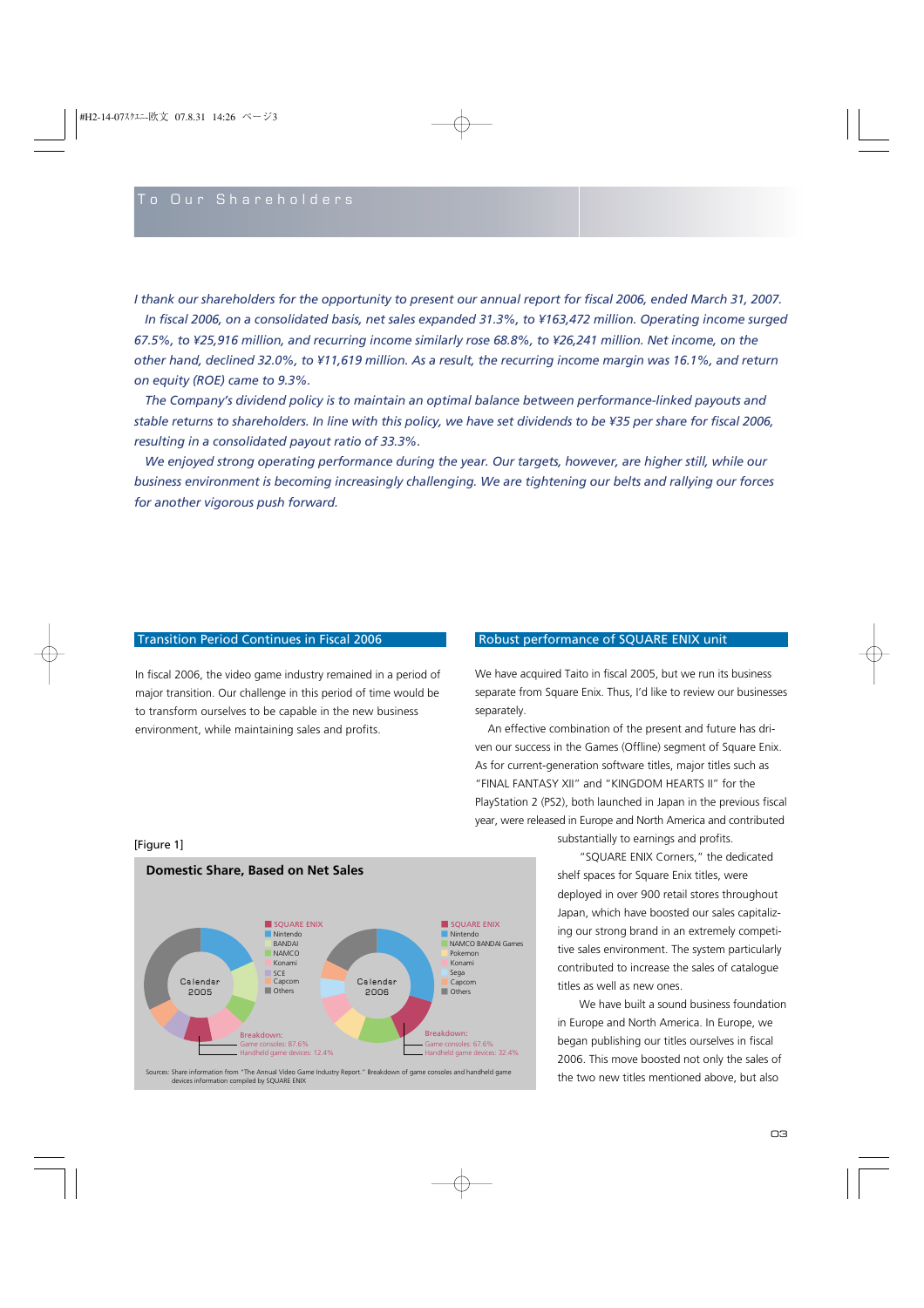those of catalogue titles due to our improved ability to fulfill repeat orders. As a result, we succeeded in fully capturing market opportunities in game software for current-generation game consoles.

For next-generation game consoles, it become important to select appropriate region, customer segment and timing based on careful analysis, as opposed to the wining strategy for the current generation of selecting and concentrating on the wining game console.

Next-generation game consoles take networked environments as a given, and offer attractive high-definition (HD) graphics capability as their selling point. The flip side, of course, is that these consoles cannot be enjoyed in full unless they are networked and viewed with HD displays. Handheld game devices, on the other hand, are self-sufficient and have no particular environment requirements. Consequently, we expected that the next generation handheld game devices would penetrate the market ahead of the next generation consoles in fiscal 2006 and fiscal 2007, and adjusted development resources accordingly.

Examples of our success with this approach in Japan include sales of the totally remade "FINAL FANTASY III", which sold 990,000 copies in Japan and 460,000 copies in North America; and "Dragon Quest Monsters: Joker", which sold 1.41 million copies in Japan. Both titles were developed for Nintendo Co., Ltd.'s new handheld game device, NINTENDO DS, and played a major role in our success. Our decision to utilize Nintendo Wi-Fi connection in "Dragon Quest Monsters: Joker" proved to be extremely popular, with over 5.6 million cumulative online accesses, proving new market potential.

#### [Figure 2]



This strategy is for the transition period, of course, and we have no intention of relying solely on handheld game devices in the future. In fact, over the next few years we aim to put our resources in research and development of cutting edge technologies in the next generation consoles and personal computer (PC). We will also work on improving our development pipelines to achieve more efficient and flexible game development. For that purpose, we created the Research and Development Division as a permanent organization in fiscal 2006, in a departure from our previous project-based R&D activities.

In the Games (Online) segment, we are continuing to raise the bar on profits each year. In fiscal 2006, we maintained a profit margin of 49.5%, which is extremely high. A high dependency on "FINAL FANTASY XI" is one of our weaknesses in this business, but in fiscal 2006 we set the stage to move on to the next generation of games.

In the Mobile Phone Content business, we cleared our profit target and posted a new record, but our overseas expansion fell short of expectations. It is becoming apparent that the mobile phone markets in overseas develop very differently from Japanese one. We need to calibrate our strategy accordingly.

In the Publication segment, we achieved the highest levels of sales and profits that we have seen since the days of the former ENIX. Rather than relying on a single hit product, we acquired the ability to generate a constant stream of hits, and our strategy of taking our content across diverse media including, periodicals, anime titles and comic books, is proving to be effective.



# [Figure 3]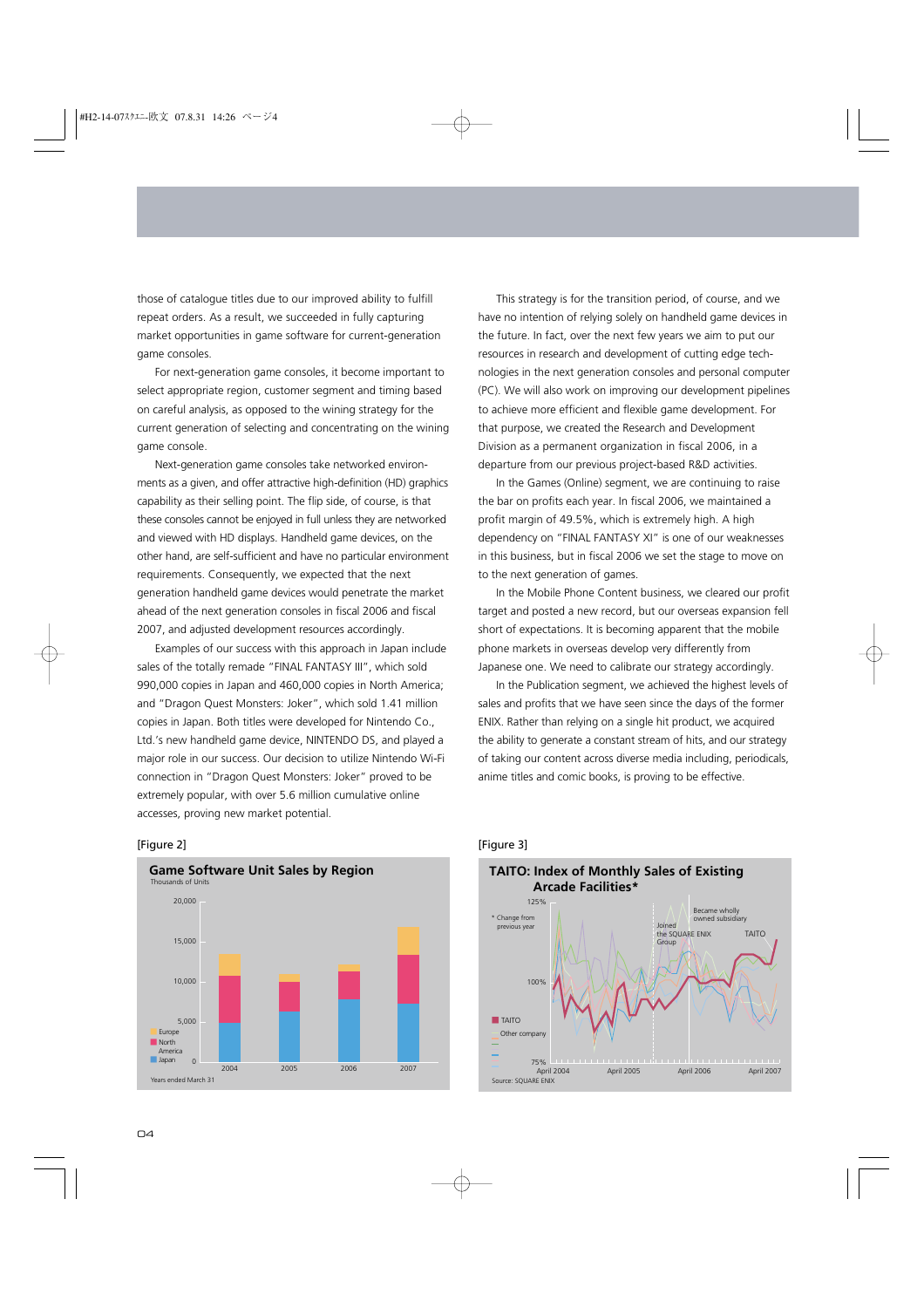

# Creative & Innovative

runs a flow-based business, require less capital and generate stable flow of cash. The financial risk profiles of these two businesses are polar opposites, a balance that I believe will allow us to develop our business more aggressively.

TAITO's performance to date, however, had not been strong enough for it to function as a supporting pillar of the Group. We positioned fiscal 2006 as a time of restructuring, preparing TAITO to make a fresh start in fiscal 2007. What we needed to do was simple. We had to reallocate resources optimally. The key was to take actions in the fastest manner.

First, we moved out of unprofitable businesses, closed down arcade facilities that were losing money, and made personnel cutbacks. In addition to businesses that were obviously generating losses, we also shut down businesses where the use of capital is not efficient. We completed this process in fiscal 2006.

The next step was to allocate additional resources and invigorate businesses that were delivering borderline performances.

As the first step, we needed to revitalize arcade facility operation. This business gen-

# TAITO unit Poised at the Starting Line

Now, I present the progress we made in TAITO, which became fully consolidated in fiscal 2006. From the strategic point of view, integrating TAITO, which develops and sells arcade machines and operates arcade facility, into the Group is significant in two ways.

First, our new portfolio of businesses increases our touch points with customers, rounding out our strategies in this respect. Various entertainment media are beginning to crosspenetrate. In such a business environment, we need to increase our touch points with customers to understand and respond to various demands of customers. Square Enix had far to go in the virtual space, addition of Taito will enhance our ability to use physical locations and to create the entertainment that appeals to 5 senses nurtured through arcade game development.

The second significance is financial one. Games (Offline) and Games (Online) become increasingly capital intensive and require longer time of investment. TAITO, on the other hand,

erates revenue through investment in three areas: real estate, arcade machines and people. In the past, being overly obsessed with arcade facility location resulted in disadvantageous real estate agreements that sapped funds for arcade investment. Consistent renewal of arcade machines on arcade floors was allowed to fall behind for lack of funds. Arcade revenue and profit suffered as a result, leaving too little money for proper personnel investment. The cycle was vicious.

Our basic approach was to reverse this cycle by making appropriate and audacious investments to reenergize personnel and renovate arcade machines, then make clear that we will only accept real estate with terms reasonable to us. The amount of funds we actually invest will be at the same level as before, but this structural reform should erase the chronic deficits. Taking a determinedly proactive approach should also boost employee morale and positively impact sales. As Figure 3 shows, these efforts have already begun to bear fruit.

After the completion of revitalizing the arcade facility operation business, we plan to move on the next step of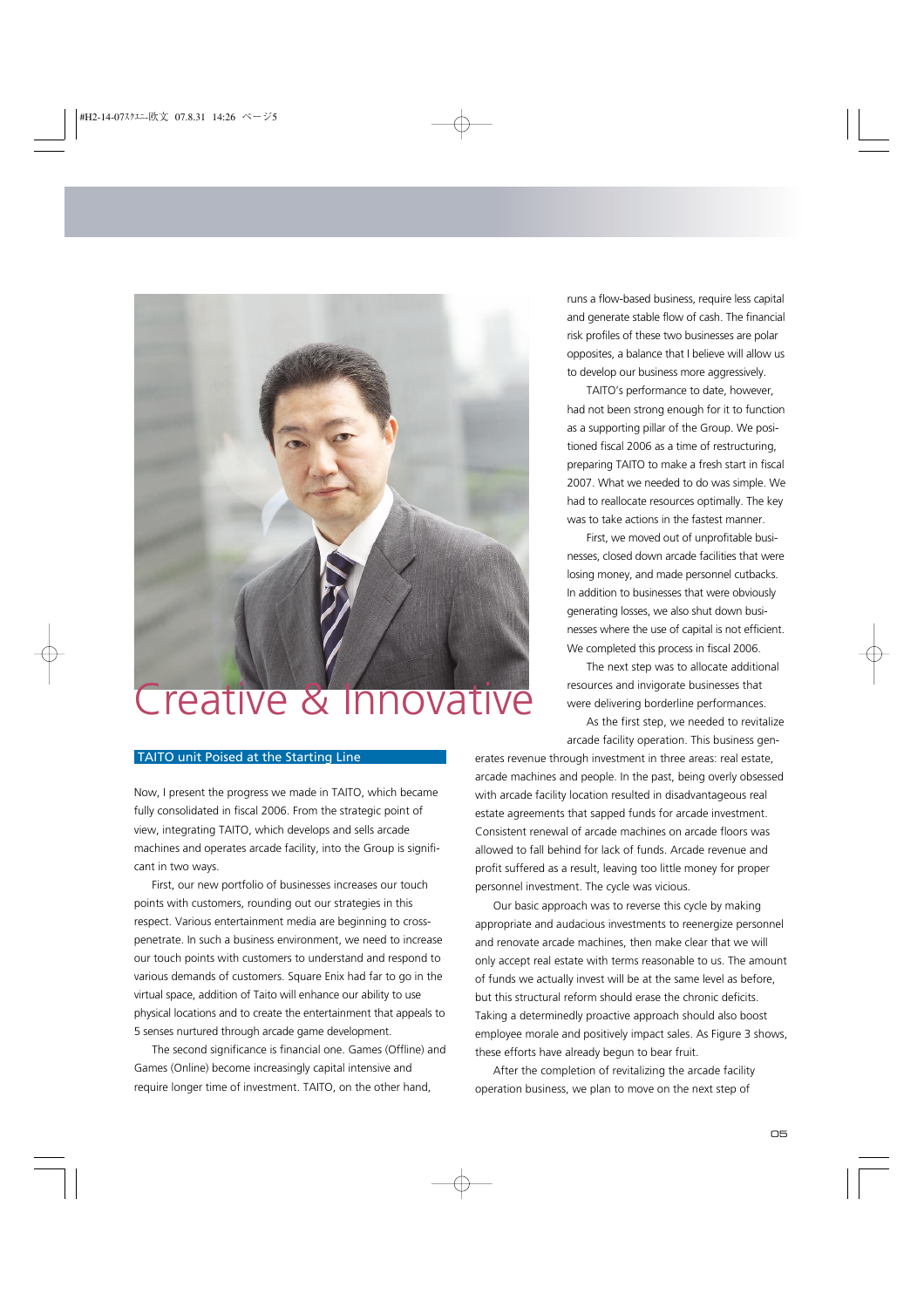strengthening the arcade machine business.

On the separate note, TAITO also has mobile phone content and console game businesses, but with different characteristics and business direction than those of SQUARE ENIX. For this reason, we have made the conscious decision to run these businesses independently from SQUARE ENIX. We believe that this path represents a better approach toward synergy.

Note: When converting TAITO to a subsidiary, all its businesses, including the amortization of goodwill, were consolidated into the amusement business.

# Aiming for ¥50 Billion in Recurring Income

We aim to become a leading global content provider and community management company. Put it in numbers, our current goal is to achieve recurring income of ¥50 billion.

Four years have passed since the merger between ENIX and SQUARE. Despite a number of twists and turns along the way, I think you will agree after looking at Figure 4 that the combined recurring income range has been clearly improved from the time that the two companies were separate.

Now that we have developed the core structure that can generate consistent ¥25±5 billion in recurring income consistently, our next step is to achieve ¥50 billion in a single fiscal year. Next, we will put in place the corporate structures to deliver ¥50±10 billion on a regular basis; ¥35±5 billion from SQUARE ENIX (excluding the amusement business) and ¥10±5 billion from TAITO (the amusement business). We will judiciously apply the funds we have at hand to propel ourselves along this path.

#### [Figure 4]



# What is happening in the industry and what is our plan?

Video games came out in amusement centers more than 30 years ago, and the breakthrough of the Space Invaders game of TAITO in Japan gave the infant industry a strong momentum. Console games arrived a few years later, and in no time a wave of popularity that started in Japan had propagated throughout the world. Nowadays, no corner of the world is unaware of video games. Moving into the 2000s, different multi-functional platforms, such as mobile phones and personal digital assistants (PDAs), developed the capability to accomodate games. In line with the growing range of platforms for playing games, the game-player segment itself grew more diverse.

At the same time, the cross-penetration with other entertainment media, such as movies based on games and games based on movies, added depth to the video game market. In a short period of time the video game industry has grown to be the well recognized industry in the world.

Incumbent game software companies are no longer the only participants in the video game industry, but I wonder how many people in the industry truly recognize this fact. Game software companies used to operate within the closed ecosystems created by game console providers. Now we need to excel not only in the ability of developing creative content, but also in the ability of business development.

There are immense opportunities before us.

At the same time, we face competitive pressures like we have never before experienced.

#### [Figure 5]